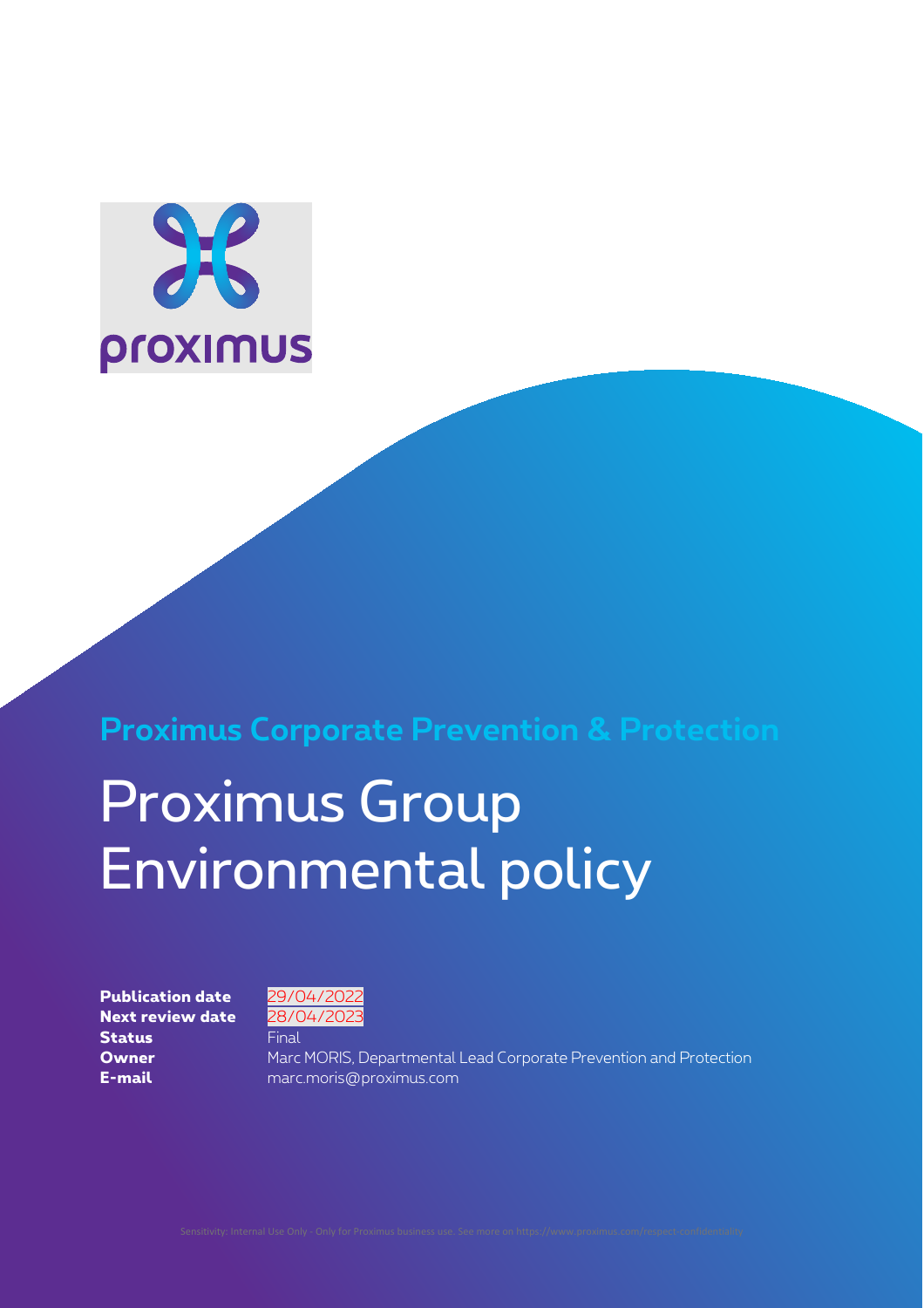

# **Table of contents**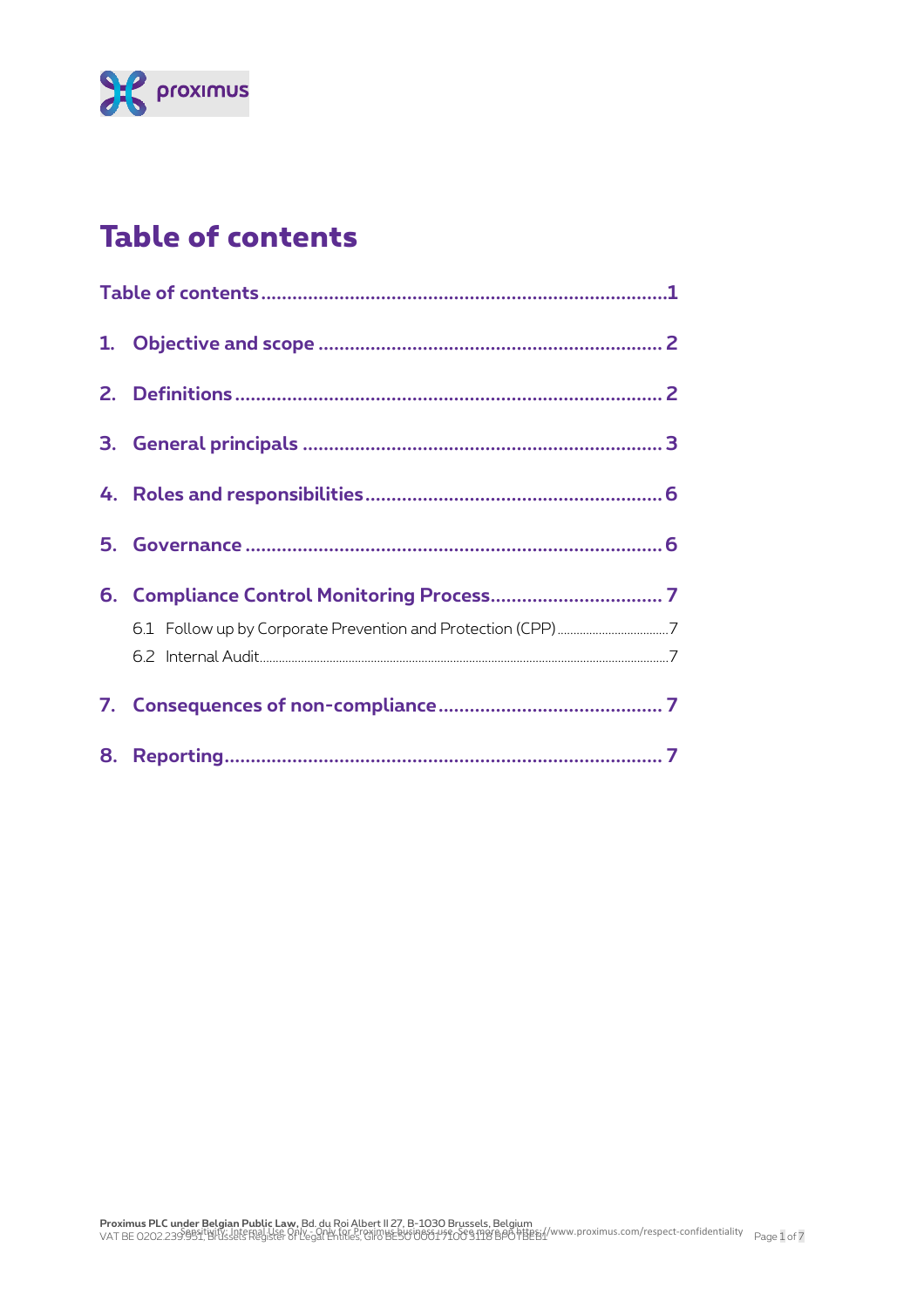

### **1. Objective and scope**

Proximus Group wants to play a leading role in Belgium's green transition. At Proximus Group, we are committed to decreasing our ecological footprint. Our ambitions reach further than ever before: we will act across our entire value chain and will continue the transition towards a circular economy. On the one hand we act and reduce our own environmental footprint, and on the other hand we empower consumers, businesses, and organizations with our technological developments to make all our lives more sustainable and better for the planet.

As stated by the Proximus Code of Conduct, we all have a role to play to decrease the ecological footprint of Proximus Group. This document defines the policy on environmental compliance and sets out the different responsibilities.

In addition, the Proximus Group is committed to request its suppliers, agents, representatives, consultants, distributors, and other contractors (collectively referred hereafter as "suppliers and related third parties") to adhere to and comply with the principles set out in this Policy. To that end, the Proximus Group includes sustainability provisions in the agreements with suppliers and related third parties, especially when they are entitled to act as representatives of the Proximus Group.

This policy is of application for all employees within the Proximus Group. Proximus Group expects employees to comply with this Policy, even where local customs or practices conflict with this Policy. Where specific laws and regulations impose a different standard than contained in this Policy, employees of the Proximus Group must adhere to the more stringent standard. In case of doubt, they are required to seek advice with the Legal Department of Proximus SA.

### **2. Definitions**

| Proximus Group   | Proximus Group compromises Proximus SA, its subsidiaries, joint<br>ventures, and associated companies with over 50% shareholding as<br>stipulated in the Proximus Affiliate Corporate Handbook.   |
|------------------|---------------------------------------------------------------------------------------------------------------------------------------------------------------------------------------------------|
| Company          | All concerned companies as described in the definition of Proximus<br>Group.                                                                                                                      |
| <b>Employees</b> | Any contractual and statutory employee bound to a company of the<br>Proximus Group, including temporary employees and students.                                                                   |
| Employer         | The company of the Proximus Group with whom the employee in<br>question is bound by an employment contract or by law.                                                                             |
| $N+1$            | The hierarchical superior of an employee.                                                                                                                                                         |
| Leaders          | These are the people that lead teams, divisions, departments and so<br>forth, except for the person who is the employer. They all exercise a line<br>position, such as line managers and coaches. |
| Leadership Squad | Formerly known as the Executive Committee of Proximus SA. The role is<br>to assist the CEO in the exercise of his duties.                                                                         |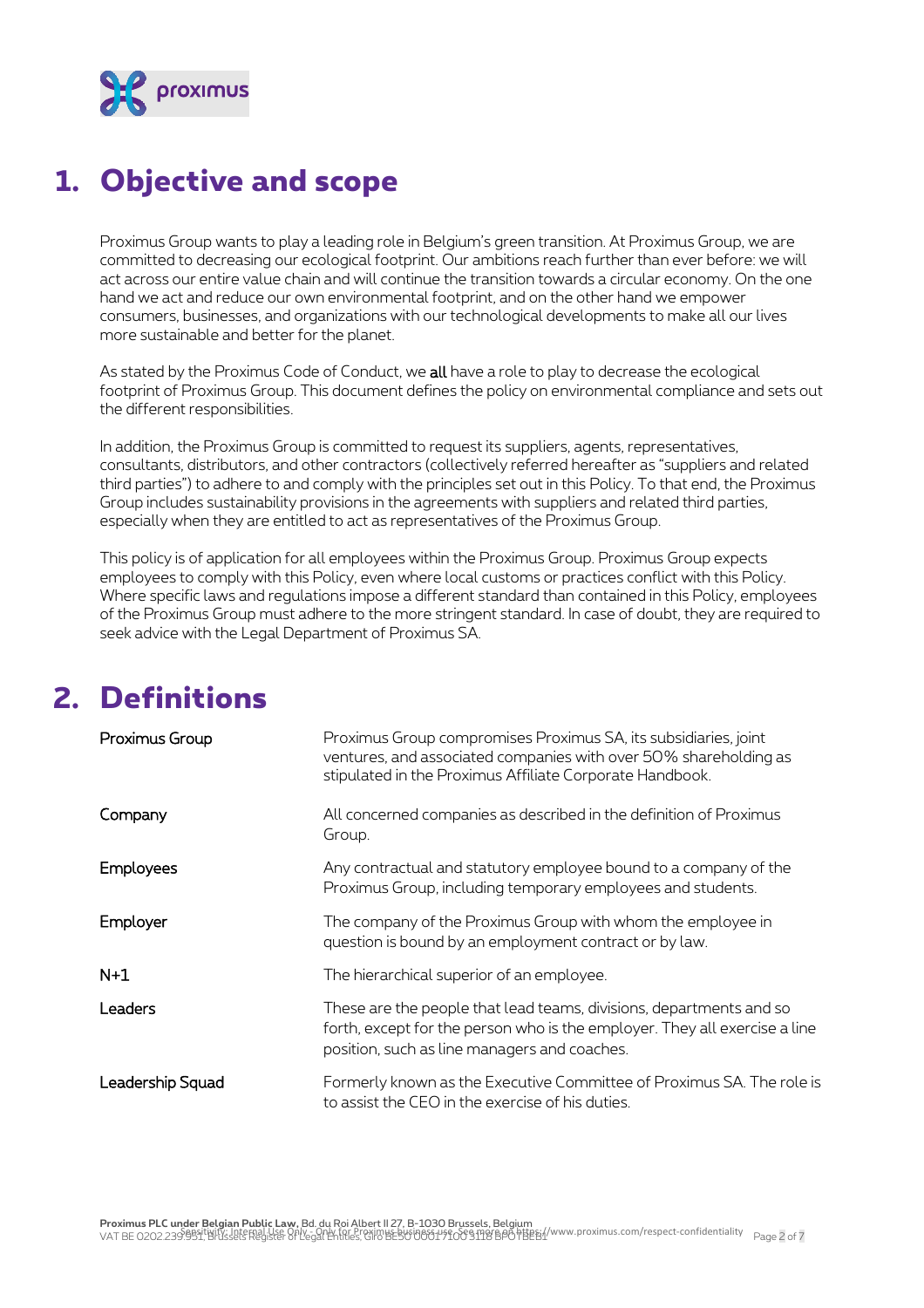

| Board of Directors (BoD) | The BoD is composed of no more than fourteen members, including<br>the Chief Executive Officer. The BoD defines Proximus' general policy &<br>strategy and supervises operational management.                                                                                                                                                                   |
|--------------------------|-----------------------------------------------------------------------------------------------------------------------------------------------------------------------------------------------------------------------------------------------------------------------------------------------------------------------------------------------------------------|
| Environmental incident   | Each incident linked to Companies' activities where these have affected<br>the environment and/or third parties (e.g., neighbours) such as soil<br>pollution, fire, explosion, ground or surface water pollution, air pollution,<br>environmental nuisance complaints or infractions on legal obligations or<br>other criteria determined by local legislation. |
|                          | Serious environmental incident An environmental incident due to fire, explosion, soil pollution, ground or<br>surface water pollution or other criteria determined by local legislation                                                                                                                                                                         |
| Hazardous substances     | A hazardous substance is any material which can cause harm to you<br>either directly or indirectly (EU (European Union) definition).                                                                                                                                                                                                                            |

### **3. General principals**

To ensure our environmental policy stays relevant and regularly updated, we follow these principles:

- We acknowledge that our activities, services, and products may have an impact both positive and negative - on the environment.
- We regularly measure and communicate our environmental performance and track the progress towards the targets we have set in our annual report.
- As a very minimum standard the environmental legal requirements need to be respected. Where possible we go further than the statutory requirements. We anticipate upcoming environmental legislation.
- We follow all relevant environmental national laws and regulations in the countries where we operate.
- We strive to act in a socially responsible manner with citizens who encounter Proximus Group's activities. We engage in research, knowledge sharing and public policy with relevant stakeholders on topics that promote environmental responsibility.
- We sensitize and educate our employees regarding Proximus Group's objectives in the environmental domain.
- We identify the risks in our own operations and within our value chain, including relevant environmental matters (e.g., soil pollution, ground and surface water pollution, air pollution, waste production, noise and vibration nuisance, damage/pollution due to fire/explosion, use of non-renewable energy sources, use of raw materials)
- We apply the principles of circular economy: we partner with suppliers and related third parties to design our products and packaging in a way that uses as little material and energy as possible and makes it easier to reuse, refurbish or recycle afterwards.
- We strive to reduce our environmental impacts on all domains: carbon emissions, material usage, waste generation (hazardous & non-hazardous), energy consumption, hazardous substances, ozone-damaging substances, and water consumption.

Every Company within Proximus Group will conduct itself as a sustainable company by paying strict attention to the following:

#### 1. Limiting the use of raw materials and avoiding the production of waste

A company will only be able to develop sustainably as far as it strives to minimize the use of raw materials. For this reason, each Company must make every effort to: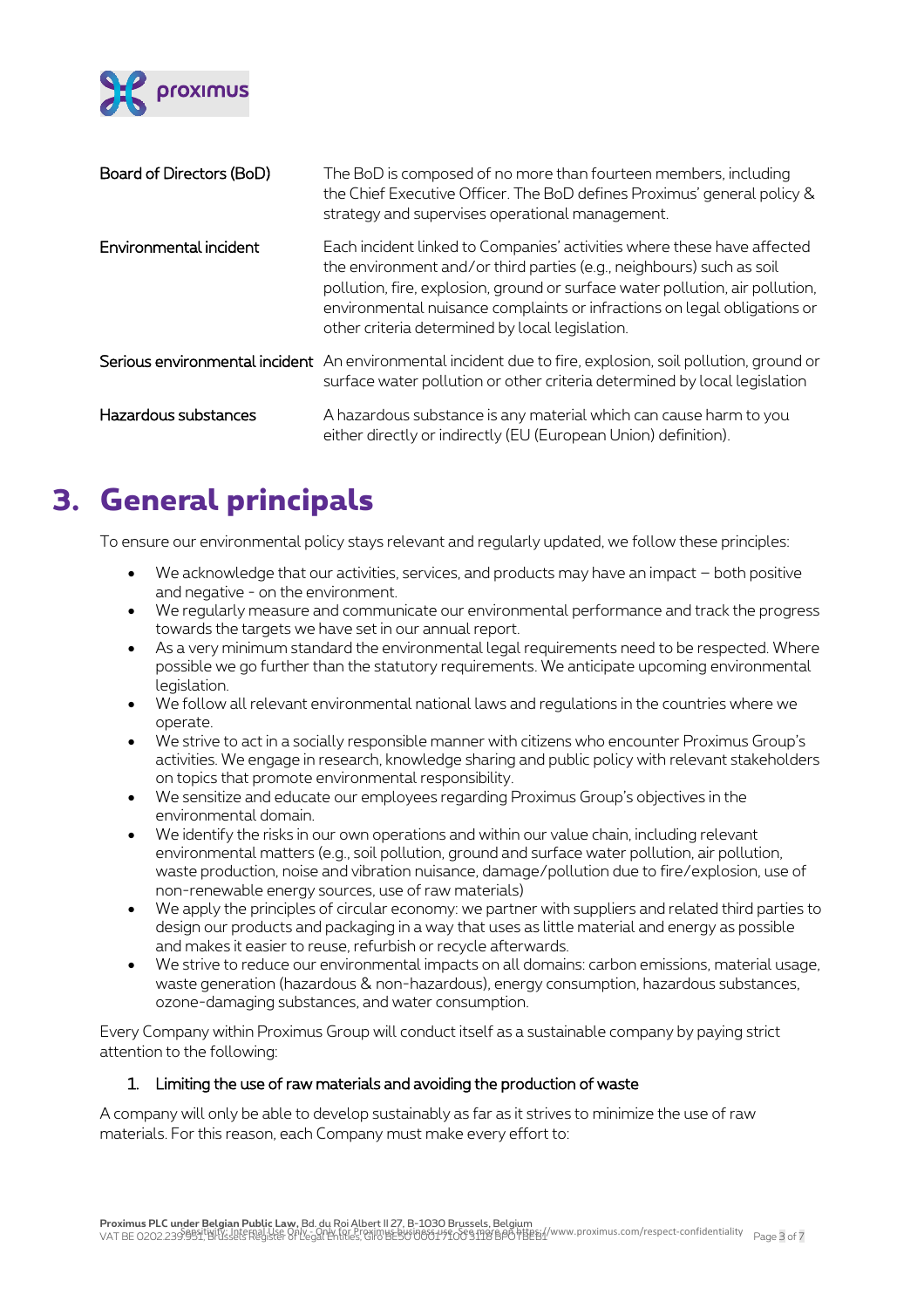

- use the quantity of paper, materials, and raw materials within the company as efficiently as possible, and where possible, avoid and/or limit their use.
- optimize the use of paper, e.g., by electronic management and exchange of documents, e-billing, videoconferences, etc.
- reduce the quantity of packaging for the products it purchases, as well as minimize the packaging of products it puts on the market

#### 2. Striving for maximum energy efficiency and CO2 emissions reduction

The maintenance and further extension of the Proximus Group network and equipment requires large quantities of energy (such as electricity, gas, and fuel).

Proximus Group will take all the measures that are required to systematically improve its energy efficiency and to reduce its CO2 emissions.

Proximus Group will define objectives to apply greener practices, to reduce its energy use and to limit the impacts of its activities on the greenhouse effect.

#### 3. Avoiding the use of ozone-damaging products

For the air conditioning in its technical rooms and administrative buildings, Proximus Group will strive to use cooling systems in a responsible manner, both in terms of quantity and the choice of e.g., gases in these cooling systems.

Proximus Group aims to phase out the use of hydrofluorocarbons (type R22) and replace them with more environmentally friendly cooling gases.

#### 4. Avoiding the use of hazardous products

Hazardous products can lead to environmental damage or accidents that can injure our employees or third parties.

Proximus Group aims to reduce the purchase and use of all hazardous products, and if their use cannot be avoided, it applies the necessary safety and environmental measures.

#### 5. Sustainable responsibility

Proximus Group strives, in the exercise of its activities, to treat every citizen, person, authority, … who encounters Proximus Group with respect.

Therefore, Proximus Group makes the necessary effort to keep disturbances (sound, traffic congestion, etc.) caused by its activities to an absolute minimum.

Proximus Group examines every complaint about potential environmental disturbances filed by any impacted parties

#### 6. Risk assessment

A risk assessment (RA) must be performed for each activity within the Company considering the following environmental risk domains:

- Soil pollution
- Ground and surface water pollution
- Air pollution
- Waste production
- Noise and vibration nuisance
- Damage/pollution due to fire/explosion
- Use of non-renewable energy sources
- Use of raw materials

On base of this analysis and assessment, risk reducing measures must be taken.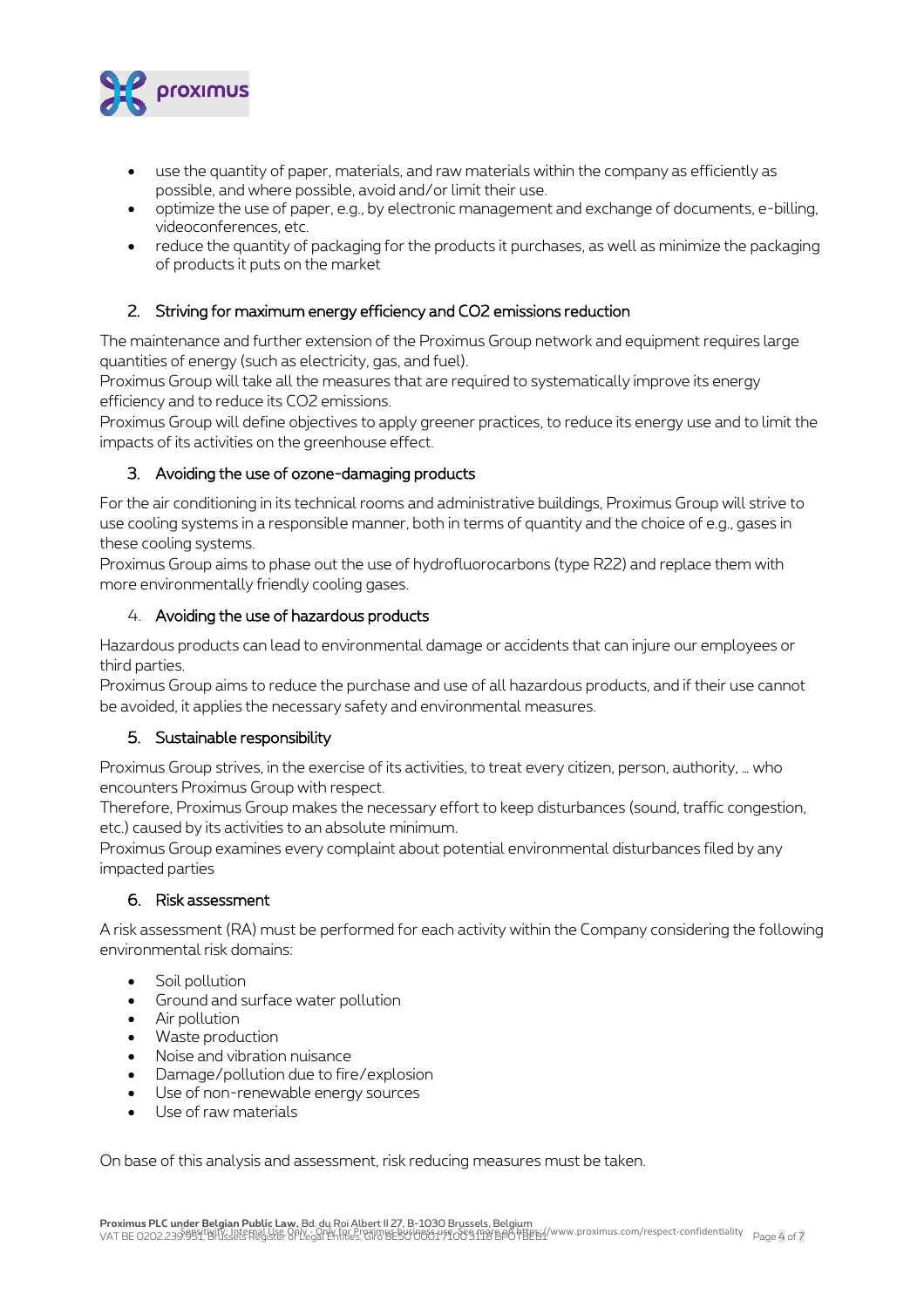

This risk assessment will be reviewed periodically (at least every 5 years) according to the obligations stipulated in the national legislation of the geographic location(s) where Proximus Group is doing business.

#### 7. Incident management

Companies must analyse and record all environmental incidents linked to their activities where these have affected the environment and/or third parties (e.g., neighbours).

Serious incidents (explosion, fire, soil pollution, pollution of surface water or other criteria determined by local legislation) will be analysed in depth in collaboration with CPP. A report will be drawn up for these serious incidents.

#### 8. Mandatory inspections

Certain periodic inspections of equipment/devices/installations must be executed according to national legislation by external inspection services.

Besides the legally required inspections by external parties, other inspections may be performed by the company that owns the equipment (e.g., to detect leaks of polluting products).

The Company, which is the owner of the equipment in question, is responsible for these inspections. The Company is also responsible for the practical organization of these inspections and the required followup of any shortcomings found. They must therefore inventory all the equipment that must be verified (such as inspections of cooling equipment, heating equipment, oil storage tanks, etc) conclude the contract ad hoc, bear the costs arising from the inspections, etc. The inspection reports must be stored by the divisions and be kept available for auditing parties (authorities, Proximus Group auditors, …).

#### 9. Action plan

Action plans must be drawn up based on the Deming circle principle including the following phases: Planning of the actions (Plan), how executing the actions (DO), monitoring of improvement of environmental levels (CHECK) and adjust actions taken (ACT).

The risk reducing measures as a result of the Risk assessment, Incident management and Mandatory Inspections (see before) must be taken up in action plans.

If national legislation is not stricter, each Company draws up a 5-year action plan. This action plan must be published and communicated to all employees of the Company.

#### 10. Working with contractors

If the Company relies on the services of contractors, the Company, as the principal (party commissioning the works), must comply with the national legislation and this Policy and must inform the contractor of the specific environmental rules applicable with the Company. For this reason, this Policy must be part of the contract between the Company and the contractor.

#### 11. Competences, skills, and training of employees

To carry out certain tasks or jobs the employees, including students and temporary staff, must have the necessary competences, skills, and training. Training must be foreseen by the Company. These trainings must be followed before the employee can perform the task. Important moments when these training should be followed: upon recruitment, in case of a job transfer or job change, in case of the introduction of new equipment, working methods or technology. If relevant for the job of the employee, special attention must be given to the following environmental domains: use of dangerous products, what to do with obsolete materials, information about preventing waste, recycling and re-using of equipment, etc.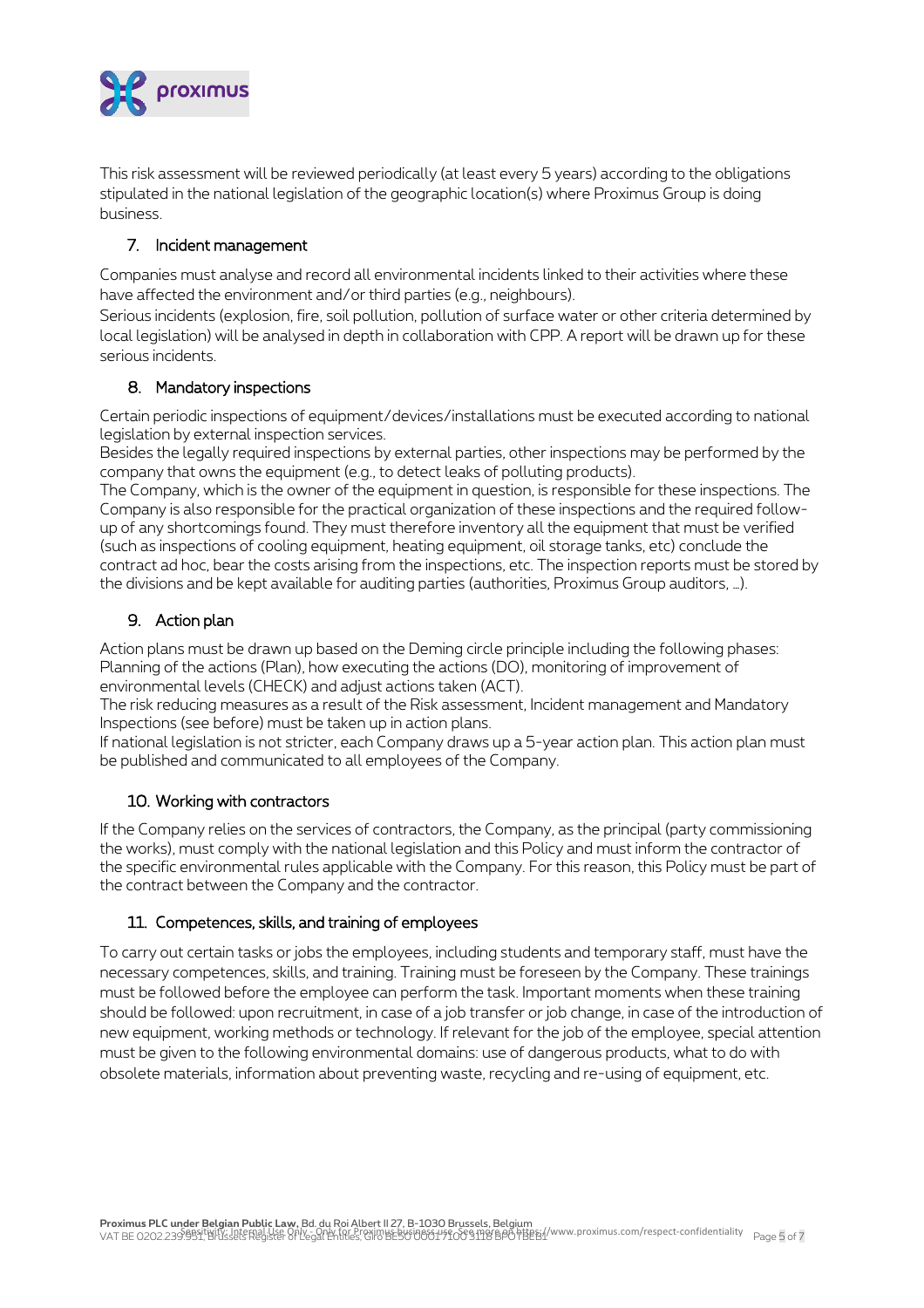

# **4. Roles and responsibilities**

- All companies within Proximus Group shall comply with this policy and local applicable environmental legal requirements. Therefore, each company involved will ensure that in carrying out its activities and the goods and services it purchases and/or provides comply with this policy and local environmental legislation. It will also assume the costs incurred in this regard. Each company must draw up a local environmental policy which must be in line with the Proximus Group policy and containing the same chapters as the Group Policy and describing the local environmental rules.
- All members of the Leadership Squad of Proximus SA and members of the management of a Company within Proximus Group are responsible for the communication and implementation of this Group Policy, and for the acquaintance and compliance of their employees with this Group policy.
- All leaders shall, during the performance of their duties, support the application and integration of the aspects included in this Policy, as well as in the environmental processes, procedures, and instructions of their division. They shall apply and respect these procedures and instructions.
- The Corporate Prevention and Protection (CPP) department of Proximus SA, incorporates the Environmental department. CPP is responsible for the correct implementation, control, and update of this Group policy within Proximus Group. At the request of Leaders, CPP can provide support to help achieving compliance with the Environmental Group Policies & Procedures and/or to mitigate specific environmental related concerns. CPP provides guidance and assistance, but the final responsibility for compliance always remains with the employer or his delegate. This Environmental Group Policy shall be annually updated by CPP, with the support of the Sustainability Department of Proximus SA.
- The Sustainability Department (STB) of Proximus SA, is responsible for defining the long-term sustainability plan across its 3 pillars, being environmental, social and governance, ensure it is embedded into the business organisation, has the right means & priority in place to execute upon the plan, provides the business expert advice and follows up the implementation of it while measuring the achievement of its ambition & KPI's and report upon them through the Integrated Annual Report.

### **5. Governance**

The respect of the legislation on environmental matters including this policy should be guaranteed by processes and procedures that are designed by each Company to ensure accountability, transparency, and sustainability (for instance: ISO14001 standard, The EU Eco-Management and Audit Scheme (EMAS), …).

This Group Policy forms a part of a set of Group policies, which also include (non-exhaustive):

- Group policies such as the Proximus Affiliate Corporate Handbook, the Proximus Code of Conduct, the Proximus Supplier Code of Conduct, Anti-Bribery Policy, …
- The Strategy and purpose of Proximus Group, the instructions for Proximus Group as approved by the Board of Directors, …

This policy must be approved by the owner of this policy and the Chief Group Corporate Affairs, as a Leadership Squad member.